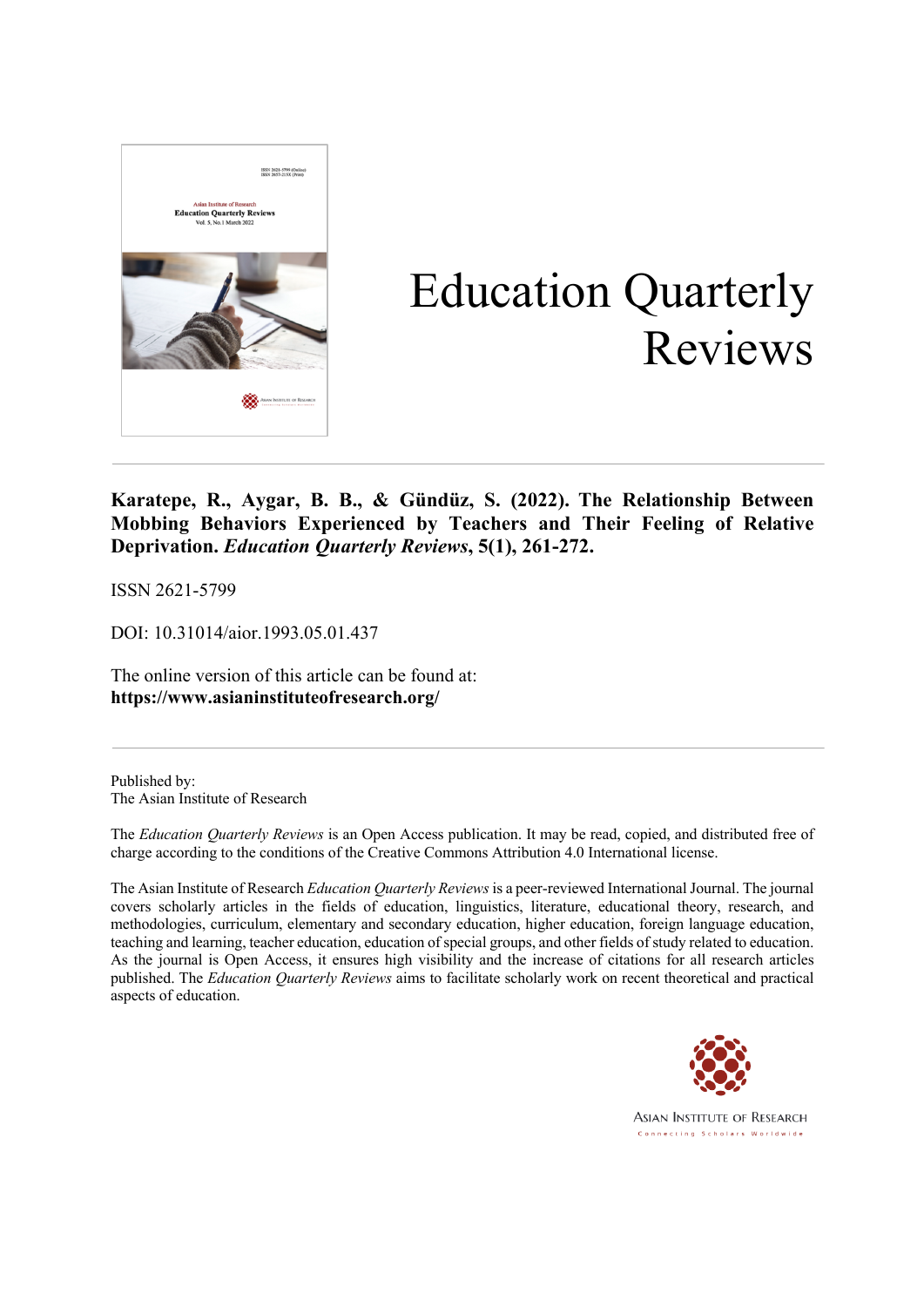

# The Relationship Between Mobbing Behaviors Experienced by Teachers and Their Feeling of Relative Deprivation

Ramazan Karatepe<sup>1</sup>, Bilge Bakır Aygar<sup>2</sup>, Sinem Gündüz<sup>3</sup>

<sup>1</sup> Department of Curriculum Development and Instruction, Faculty of Education, University of Mersin, Turkey

<sup>2</sup> Department of Guidance and Physiological Counselling, Faculty of Education, University of Mersin, Turkey

<sup>3</sup> Turkey Ministry of Education

Correspondence: Ramazan Karatepe: Mersin University Faculty of Education Çiftlikköy Campus, 33343, Yenişehir / Mersin/Turkey. E-mail: rkaratepe@gmail.com

# **Abstract**

Mobbing is generally a situation where victims are directly and indirectly affected, and has an increasingly negative impact on victims, harming their psychosocial and physical health and causing power imbalance. Relative deprivation is defined not only as a perception but also as a sense of deprivation felt meaning anger. Relative deprivation has two dimensions as cognitive and emotional. This study aimed to determine the relationship between the level of mobbing perceived or experienced by teachers and their feeling of relative deprivation. The data were collected from 319 public school teachers in Turkey through online environments. The research data were collected using the Relative Deprivation Scale for Teachers and Mobbing Scale. According to the results of the research, there are significant differences in both scales according to gender, seniority and school level. A positive relationship was found between Relative Deprivation Scale and the Mobbing Scale. In addition, mobbing behaviors experienced by teachers are a significant predictor of Administrative Deprivation and Personal Deprivation dimensions.

**Keywords:** Mobbing, Relative Deprivation, Teachers

# **1. Introduction**

From past to present, it seems that organizations have subjected their employees to many positive and negative attitudes and behaviors. Along with the rapid modernization, reasons such as increased competition in working life, intense work pressure, and personal benefits are causing negativities among employees. These negative attitudes and behaviors turn into a problem in working environments, harming the development and continuity of organizations. In this respect, the concept of mobbing emerges in work environments (Gökçe, 2008).

The concept of mobbing first appeared in human relations when Peter-Paul Heinemann defined the aggressive behaviors of children towards their weak and lonely peers as mobbing (Tınaz, Bayram & Ergin, 2008). Heinz Leymann, who enabled the utilization of this concept in terms of organizations and formed the basis for research on mobbing, stated that the concept of mobbing includes psychological violence and intimidation rather than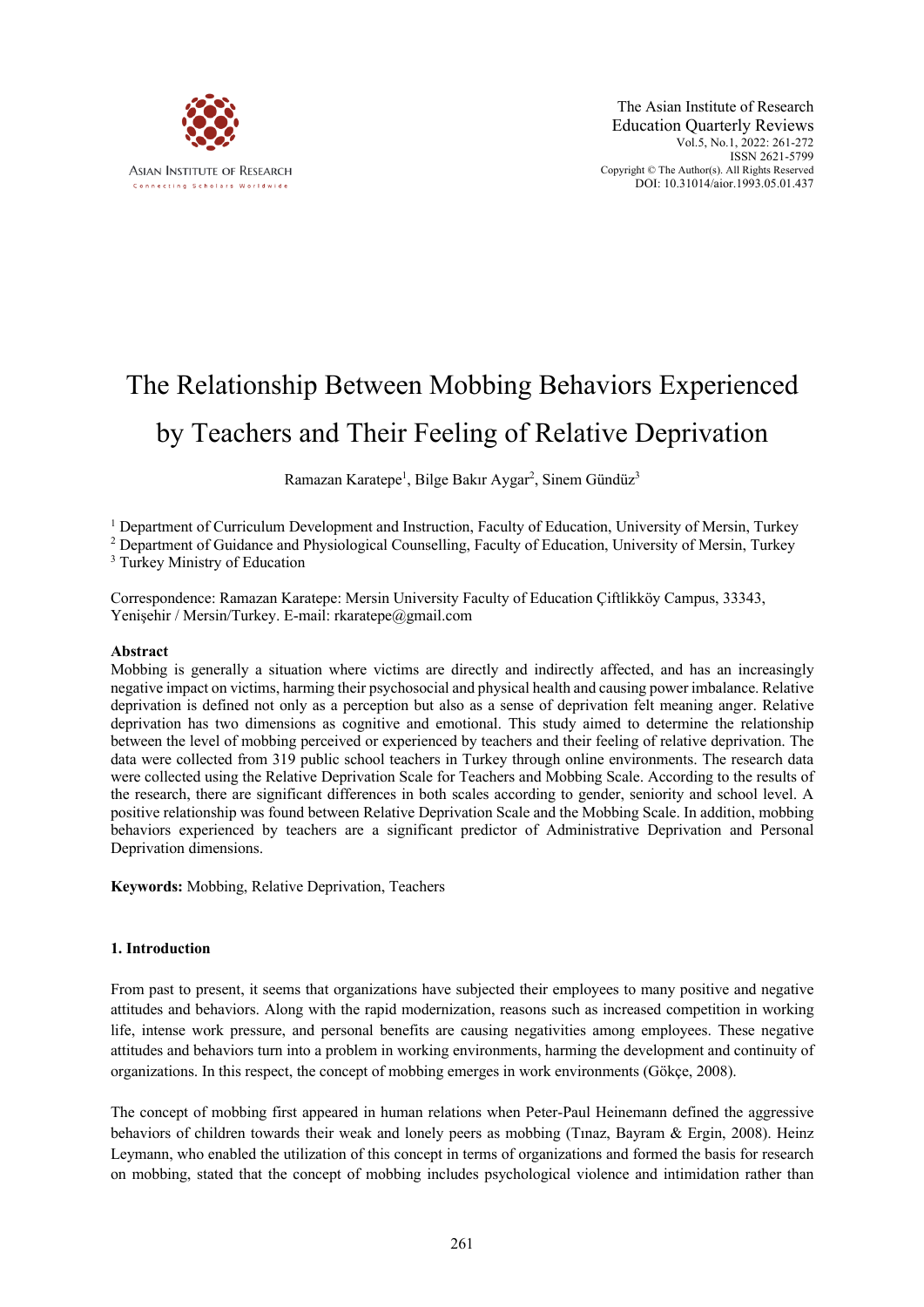physical attack (Yaman, 2009). Mooyed et al. (2006) considered mobbing as a concept perpetrated by at least one person on one or more than one person and by individuals who resolve existing conflicts in a hostile way, causing health problems in individuals exposed to, and negatively affecting their motivation. Browne and Smith (2008) defined the concept of mobbing as a situation that has systematic and direct effects on employees, causing them to experience physiological and psychological problems. In this context, mobbing is generally a situation where victims are directly and indirectly affected, and has an increasingly negative impact on victims, harming their psychosocial and physical health and causing power imbalance (Güldalı, 2012).

Mobbing is a complex concept, which may not occur in work environments for only one single reason and may not have a specific reason. Tutar (2004) argues that organizational conflicts such as differences between the personal goals of employees and the organization goals, conflicts between different groups in the organization, disagreements between managers and employees, and disagreements among employees are the primary causes of mobbing. Davenport, Elliott, and Schwartz (2014) divided the causes of mobbing into organizational causes such as organizational culture and structure, stressful work environments, unethical behaviors, downsizing, restructuring, and personal causes such as seeking pleasure to discharge boredom, prejudice, sense of egocentrism, and narcissistic personality traits. However, Zapf argues that when the situations causing mobbing are viewed from a different perspective, those situations may be the consequence of mobbing (As cited in Dinçer, 2017).

Generally, in the relevant literature, the consequences of mobbing have been addressed under one single heading (Atmaca, 2014; Karakoç, 2016), individual and organizational (Bayraktar, 2016; Daşçı, 2014), or individual, organizational, and social consequences (Dinçer, 2017). Mobbing causes many harms to the individual, society, and organization. Tınaz (2011) notes that physical illnesses such as depression, inability to focus, sweating and trembling hands, headache and back pain, loss of appetite, and skin diseases may occur. From an organizational perspective, deceleration in productivity in organizations, conflicts between employees and managers, increased absenteeism, reduced organizational commitment, and deterioration of peace in work environments are the main consequences (General Directorate of Labor of the Ministry of Labor and Social Security, 2013). The increased expenditures in the health sector, insurance costs, tax losses, disability retirement, and so forth are considered the social consequences that have an economic cost to the society (Cemaloğlu & Dascı, 2017; Davenport et al., 2014). In general, when we take into account the concept of mobbing, variables emerging within or outside an organization seem to affect individuals. As such, with the reflection of similar processes in educational organizations, teachers may experience deprivation induced by situations such as believing that there is intimidation and injustice, which prevents the formation of a positive organizational culture. Teachers' sense of deprivation in their organizations will also cause other organization stakeholders to get negatively affected. In this respect, the concept of relative deprivation needs to be explained.

The conceptualization of the relative deprivation theory, developed concerning emotions triggered in humans by awareness and reactions to perceived social inequality through subjective comparisons and interpretations, has been carried out in a three-volume work called "The American Soldier: Adjustment during Army Life (1949)" (Stark & Yitzhaki, 1988). However, the theoretical dimension of the concept was formulated by a research group consisting of Stouffer, Suchman, DeVinney, Star, and Williams (1949) in their famous study on American soldiers (Aydın, 2014). The study showed that even though soldiers serving in the air forces had the opportunity to promote faster compared to soldiers serving in the ground forces, they were unsatisfied with the promotions, and the reason for their dissatisfaction with this situation stemmed from the group they compared their status to. In other words, air force soldiers did not compare themselves to ground force soldiers but to other employees in their group. The promoted soldiers compared themselves to unpromoted soldiers and were relatively satisfied with the situation, but the unpromoted soldiers experienced relative deprivation when they compared themselves with the promoted soldiers. The research findings showed that the deprivation experiences of soldiers emerged as a consequence of subjective evaluations rather than objective comparisons (Tougas & Beaton, 2008). According to the relative deprivation theory, lower-level employees compare themselves with those at higher levels and feel injustice because of this inter-class situation (Cowherd & Levine, 1992; Karademir & Çoban, 2010). In addition, Runciman (1966, as cited in Tripathi & Srivastava, 1981) describes the relative deprivation as follows:

*"If A wants something they have not, A will feel relative deprivation when they compare themselves with B, who has this thing. Similarly, A will also feel relative deprivation if their expectations are*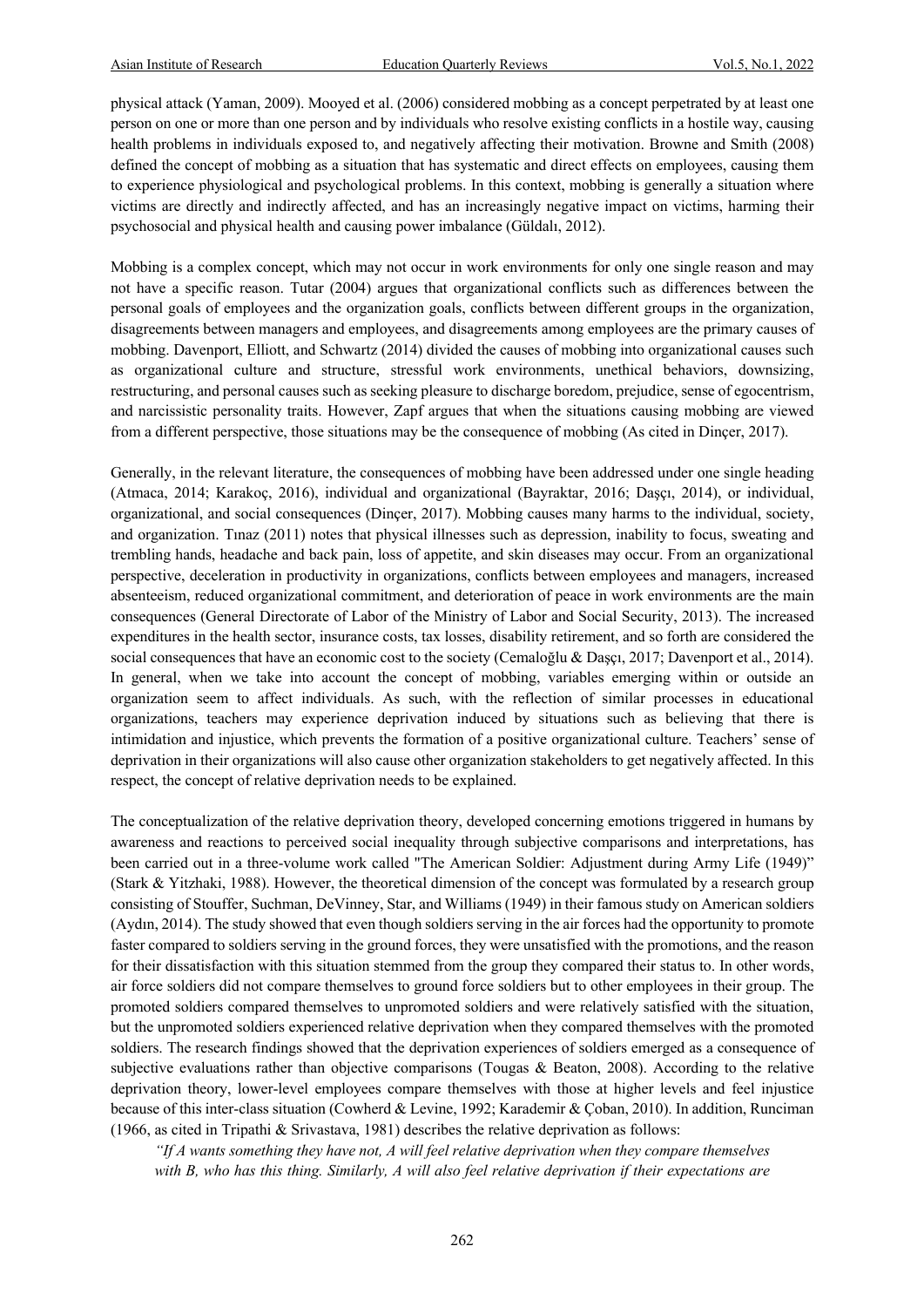*higher than B's or if A had a better status than B in the past and now they are in the same circumstances."*

The first formal theory of relative deprivation was developed by Davis (1959) based on Stouffer and colleagues' (1949) study on soldiers. This theory was built on the logic that individuals deprived of a desirable good or opportunity (X) experience a sense of injustice when they perceive that their peers have X. From this perspective, according to Davis (1959), there are three determinants required for an individual not having X to feel deprivation: perceiving that their peers have X, wanting X, and feeling deserved to get X. Following Davis, Runciman (1966) expressed the distinction between relative deprivation resulting from individual comparisons of outcomes and relative deprivation resulting from group-level social comparisons of outcomes. Accordingly, personal/egoistic deprivation refers to deprivation that occurs when individuals compare themselves with their own group, while group/collective relative deprivation refers to deprivation that occurs when individuals compare their group with other groups. Following Runciman, Crosby (1979) introduced the relative deprivation model as 'Egoistic Relative Deprivation' and defined the concept of relative deprivation not only as a perception but also as a sense of deprivation felt meaning anger, which is synonymous with a kind of exasperation and complaint. In this model of Crosby (1976), which focuses on personal relative deprivation, determinants and preconditions precede the deprivation felt, while mediator variables and resulting behaviors follow deprivation. More specifically, Crosby's model indicated that a person deprived of some objects or opportunities  $(X)$ : 1) perceives that someone has  $X$ , 2) wants  $X$ ; 3) feels deserved to get  $X$ , 4) thinks that attaining  $X$  is possible, and 5) denies personal responsibilities for existing failure in having X, and these are the prerequisites for relative deprivation.

Relative deprivation has two dimensions as cognitive and emotional. Although there are different conceptualizations of relative deprivation based on various theoretical frameworks (e.g., Crosby, 1976; Davies, 1962; Gurr, 1970; Runchiman, 1966), according to all, feeling relative deprivation reflects an emotion as good as it reflects cognition. Crosby (1976) defines the concept of relative deprivation not only as a perception but also as an emotion (p.88). Likewise, Runchiman (1966) defines relative deprivation as a sense of jealousy and perception of injustice. In a similar vein, Smith and Ortiz (2002) conceptualize affectivity as an integral part of relative deprivation.

This study aimed to determine the relationship between the level of mobbing perceived or experienced by teachers and their feeling of relative deprivation. Therefore, responses were sought to the following questions.

- 1. What is the level of mobbing behaviors experienced by teachers and their level of feeling relative deprivation?
- 2. Are there significant differences between mobbing behaviors experienced by teachers and their level of feeling relative deprivation per gender, seniority, and school levels they work?
- 3. Are there significant relationships between mobbing behaviors experienced by teachers and their level of feeling relative deprivation?
- 4. Do the mobbing behaviors experienced by teachers predict their level of feeling relative deprivation?

# **2. Method**

# *2.1. Research Model*

The research was carried out using a correlational survey model of quantitative research methods to determine the relationship between the level of mobbing experienced by teachers and their feeling of relative deprivation. In the correlational survey model, the aim is to determine the relationship between two or more variables and their levels (Fraenkel & Wallen, 2009).

# *2.2. Study Group*

The data were collected from public school teachers in one of the provinces in Turkey in 2021 through online environments. This way, 319 teachers who were reached out and responded to the scales were included in the study. The demographic distribution of teachers participating in the study is illustrated in Table 1.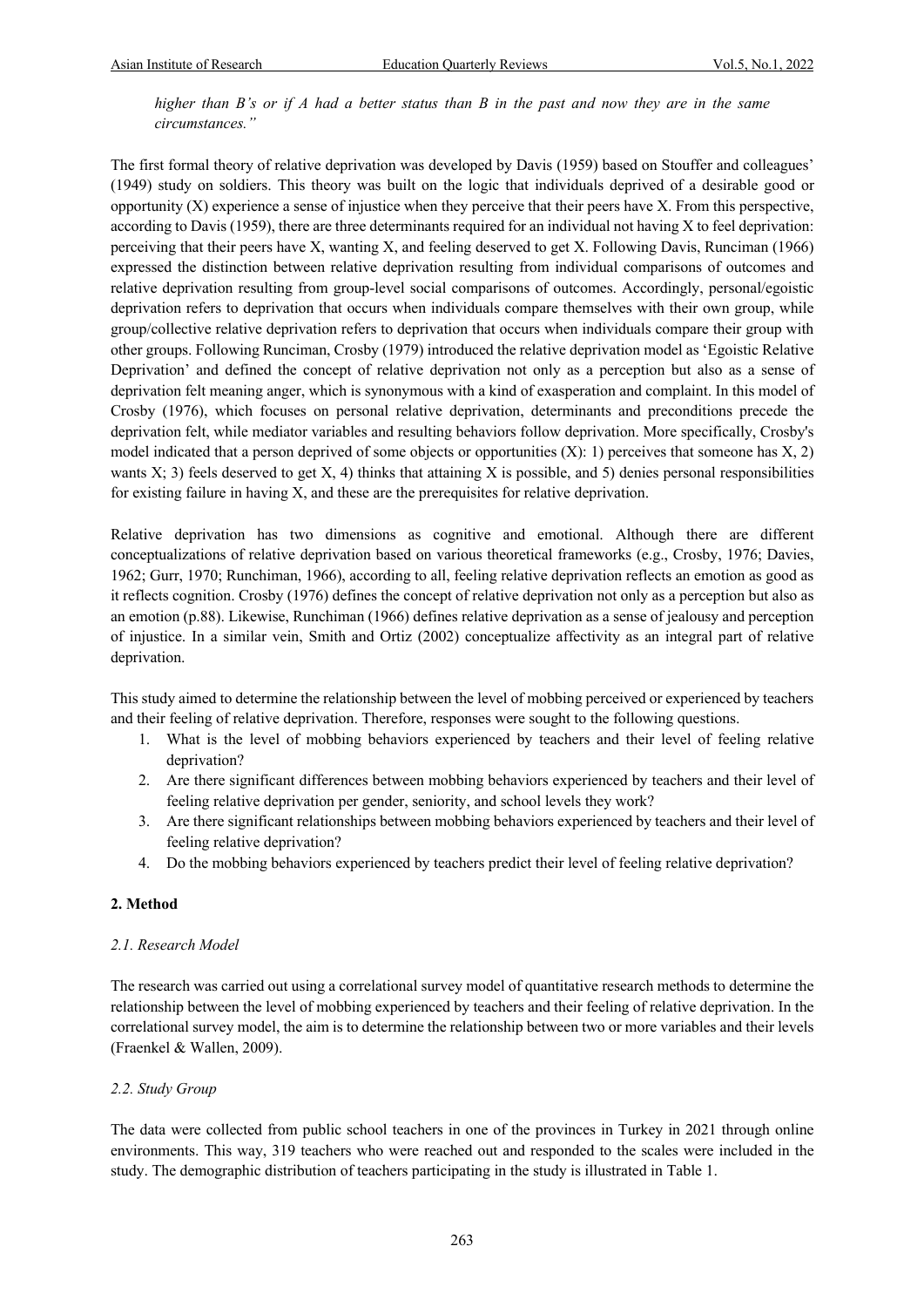| <b>Asian Institute of Research</b> | <b>Education Quarterly Reviews</b> | Vol.5, No.1, 2022 |  |
|------------------------------------|------------------------------------|-------------------|--|
|                                    |                                    |                   |  |
| Variable                           | $\mathbf N$                        | $\frac{0}{0}$     |  |
| Female                             | 201                                | 63                |  |
| Male                               | 118                                | 37                |  |
| 0-5 Years                          | 48                                 | 15.0              |  |
| 6-10 Years                         | 78                                 | 24.5              |  |
| 11-15 Years                        | 70                                 | 21.9              |  |
| 16-20 Years                        | 52                                 | 16.3              |  |
| 21 Years and more                  | 71                                 | 22.3              |  |
| Preschool                          | 30                                 | 9.4               |  |
| Primary School                     | 75                                 | 23.5              |  |
| Secondary School                   | 113                                | 35.4              |  |
| High School                        | 101                                | 31.7              |  |

# *2.3. Data Collection Tools*

The research data were collected using the Relative Deprivation Scale for Teachers and Mobbing Scale.

# 2.3.1. The Relative Deprivation Scale for Teachers

This scale was developed by Altınlı, Uzun, and İnandı (2021) to determine teachers' perception of relative deprivation. It consisted of 20 5-point Likert type items and three sub-dimensions. The sub-dimensions were Administrative, Personal, and Developmental Deprivation. The internal consistency coefficient computed for the Relative Deprivation was 0.78. However, in this study, the internal consistency coefficient was 0.905.

# 2.3.2. Mobbing Scale

This scale was developed by Laleoğlu and Özmete (2013) to assess the mobbing status of individuals working in human service organizations. The scale consisted of 38 5-point Likert type items and five sub-dimensions. The sub-dimensions were Relations with Co-workers, Threat and Harassment, Work and Carrier-Related Barriers, Interference with Private Life, and Commitment to Work. The general internal consistency coefficient of the scale was reported 0.948. However, in this study, the internal consistency coefficient was 0.937.

# *2.4. Data Analysis*

As a result of the normality tests, the data from the Relative Deprivation Scale for Teachers showed normal distribution, but the data from Mobbing Scale did not. Therefore, of difference tests, t-test and ANOVA were applied to the Relative Deprivation Scale for Teachers, whereas Mann-Whitney U and Kruskal-Wallis tests were applied to the Mobbing Scale. In addition, correlation and regression analyses were performed to determine the relationship between the scales.

# **3. Results**

This section presents findings relating to the scores teachers obtained from the Relative Deprivation and Mobbing scales and their sub-dimensions, the presence or absence of significant differences between these scores per gender, seniority, and school level, relationships between sub-dimensions, and the prediction of relative deprivation perceptions by mobbing experiences.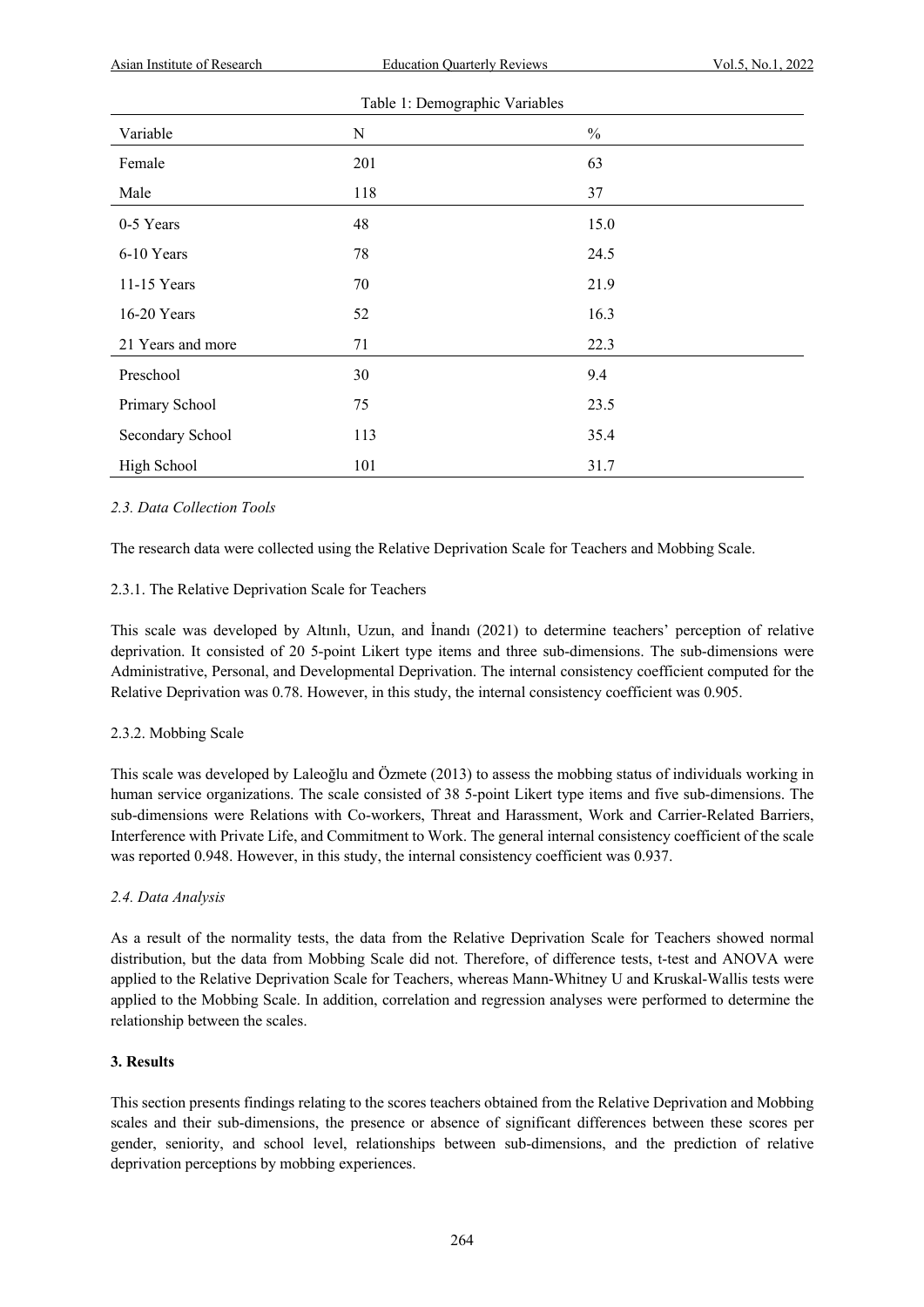| Table 2: Descriptive statistics of scores obtained from the scales |     |                |      |  |  |  |  |
|--------------------------------------------------------------------|-----|----------------|------|--|--|--|--|
| Variable                                                           | N   | $\overline{X}$ | SD.  |  |  |  |  |
| Administrative Deprivation                                         | 319 | 2.45           | .87  |  |  |  |  |
| Personal Deprivation                                               | 319 | 3.20           | .96  |  |  |  |  |
| Developmental Deprivation                                          | 319 | 4.32           | .74  |  |  |  |  |
| Relations with Co-Workers                                          | 319 | 1.45           | .53  |  |  |  |  |
| Threat and Harassment                                              | 319 | 1.05           | .23  |  |  |  |  |
| Work and Career-Related Barriers                                   | 319 | 1.45           | .59  |  |  |  |  |
| Interference with Private Life                                     | 319 | 1.26           | .48  |  |  |  |  |
| Commitment to Work                                                 | 319 | 2.50           | 1.15 |  |  |  |  |
| Relative Deprivation Scale - General                               | 319 | 3.32           | .63  |  |  |  |  |
| Mobbing Scale - General                                            | 319 | 1.54           | .41  |  |  |  |  |

As shown in Table 2, teachers obtained a moderate score  $(\bar{x} = 3.32)$  from the Relative Deprivation Scale. Considering the sub-dimensions, the Administrative Deprivation was low ( $\bar{x}$  = 2.45), Personal Deprivation moderate ( $\bar{x}$  = 3.20), and Developmental Deprivation high ( $\bar{x}$  = 4.32). Contrarily, the scores obtained from the Mobbing Scale were quite low ( $\bar{x} = 1.54$ ). As such, the scale's sub-dimensions were also similar, where the mean score was  $\bar{x} = 1.05$  for Relations with Co-Workers,  $\bar{x} = 1.05$  for Threat and Harassment,  $\bar{x} = 1.45$  for Work and Career-Related Barriers,  $\bar{x} = 1.26$  for Interference with Private Life, and  $\bar{x} = 2.50$  for Commitment to Work.

|                         | $\mathbf{r}$ |     |           | л.  | $\mathbf{r}$ |     |                  |
|-------------------------|--------------|-----|-----------|-----|--------------|-----|------------------|
| Dimension               | Gender       | N   | $\bar{X}$ | SD  | t            | df  | $\boldsymbol{p}$ |
| Administrative          | Female       | 201 | 2.54      | .86 |              | 317 | .013             |
| Deprivation             | Male         | 118 | 2.29      | .86 | 2.511        |     |                  |
|                         | Female       | 201 | 3.37      | .91 |              | 317 | .000             |
| Personal Deprivation    | Male         | 118 | 2.91      | .98 | 4.185        |     |                  |
| Developmental           | Female       | 201 | 4.42      | .60 | 3.437        | 317 | .001             |
| Deprivation             | Male         | 118 | 4.13      | .90 |              |     |                  |
| Relative<br>Deprivation | Female       | 201 | 3.44      | .58 | 4.637        | 317 | .000             |
| General                 | Male         | 118 | 3.11      | .67 |              |     |                  |

Table 3: Results of t-test Applied to the Relative Deprivation Scale per Gender Variable

 $*_{p}$  < 0.05

According to Table 3, female teachers had higher scores ( $\bar{x} = 2.54$ ) in the Administrative Deprivation dimension than male teachers ( $\bar{x} = 2.29$ ). Female teachers had higher scores ( $\bar{x} = 3.37$ ) in the Personal Deprivation dimension than male teachers ( $\bar{x} = 2.91$ ). Female teachers' scores ( $\bar{x} = 4.42$ ) were higher in the Developmental Deprivation dimension than male teachers ( $\bar{x} = 4.13$ ). In general, female teachers scored higher ( $\bar{x} = 3.44$ ) on the Relative Deprivation Scale than their male counterparts ( $\bar{x} = 3.11$ ). As such, the differences were statistically significant. There were significant gender differences in relative deprivation scores, favoring female teachers. Female teachers experienced more relative deprivation compared to male teachers.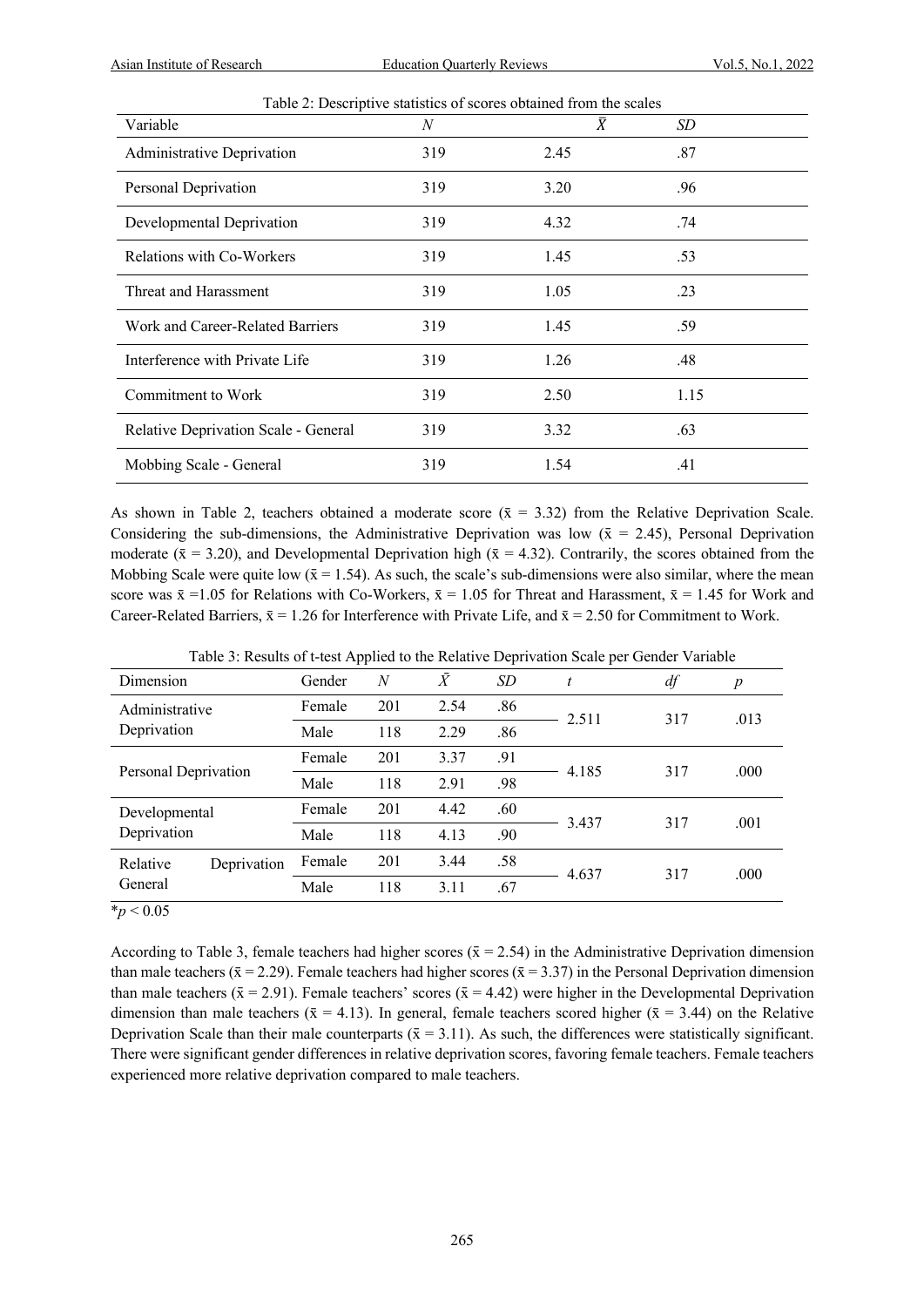|  | Table 4: Results of Mann Whitney U Test Applied to the Mobbing Scale per Gender Variable |  |
|--|------------------------------------------------------------------------------------------|--|
|  |                                                                                          |  |

| Dimension                        | Group  | $\boldsymbol{n}$ | Mean of Ranks | U     | $\boldsymbol{p}$ |
|----------------------------------|--------|------------------|---------------|-------|------------------|
| Relations with Co-Workers        | Female | 201              | 147.44        | 10337 | .062             |
|                                  | Male   | 118              | 167.37        |       |                  |
| Threat and Harassment            | Female | 201              | 157.54        | 11568 | .516             |
|                                  | Male   | 118              | 161.45        |       |                  |
| Work and Career-Related Barriers | Female | 201              | 162.69        | 12176 | .683             |
|                                  | Male   | 118              | 158.42        |       |                  |
| Interference with Private Life   | Female | 201              | 160.94        | 11969 | .872             |
|                                  | Male   | 118              | 159.45        |       |                  |
| Commitment to Work               | Female | 201              | 155.29        | 11303 | .478             |
|                                  | Male   | 118              | 162.77        |       |                  |
| Mobbing - General                | Female | 201              | 156.06        | 11393 | .558             |
|                                  | Male   | 118              | 162.32        |       |                  |

According to the Mann-Whitney U test performed to examine whether teachers' scores from the Mobbing Scale significantly differed per gender variable, there were no significant gender differences in the mobbing scale and its sub-dimensions.

Table 5: Results ANOVA Applied to the Relative Deprivation Scale per Seniority Variable

|                                 | Age               | $\overline{N}$ | $\overline{X}$ | df    | $\boldsymbol{F}$ | $\boldsymbol{P}$ | Significant<br>Difference        |
|---------------------------------|-------------------|----------------|----------------|-------|------------------|------------------|----------------------------------|
|                                 | 0-5 Years         | 48             | 2.50           |       |                  |                  |                                  |
|                                 | 6-10 Years        | 78             | 2.51           |       |                  |                  |                                  |
| Administrative                  | 11-15 Years       | 70             | 2.47           |       | .864             | .486             |                                  |
| Deprivation                     | 16-20 Years       | 52             | 2.50           |       |                  |                  |                                  |
|                                 | 21 Years and more | 71             | 2.28           |       |                  |                  |                                  |
|                                 | 0-5 Years         | 48             | 3.45           |       |                  |                  |                                  |
|                                 | 6-10 Years        | 78             | 3.39           |       |                  | .000             | Between 21 years                 |
| Personal                        | 11-15 Years       | 70             | 3.35           |       | 7.960            |                  | and more and all<br>other groups |
| Deprivation                     | 16-20 Years       | 52             | 3.21           |       |                  |                  |                                  |
|                                 | 21 Years and more | 71             | 2.67           |       |                  |                  |                                  |
|                                 | 0-5 Years         | 48             | 4.33           | 4-314 |                  |                  |                                  |
|                                 | 6-10 Years        | 78             | 4.43           |       |                  | .388             |                                  |
| Developmental                   | 11-15 Years       | 70             | 4.27           |       | 1.037            |                  |                                  |
| Deprivation                     | 16-20 Years       | 52             | 4.36           |       |                  |                  |                                  |
|                                 | 21 Years and more | 71             | 4.20           |       |                  |                  |                                  |
|                                 | 0-5 Years         | 48             | 3.43           |       |                  |                  |                                  |
| Relative                        | 6-10 Years        | 78             | 3.44           |       |                  |                  | Between 21 years                 |
| Deprivation Scale - 11-15 Years |                   | 70             | 3.36           |       | 4.579            | .001             | and more and all                 |
| General                         | 16-20 Years       | 52             | 3.36           |       |                  |                  | other groups                     |
|                                 | 21 Years and more | 71             | 3.05           |       |                  |                  |                                  |

 $\frac{1}{2}p < .05$ 

A Kruskal Wallis H test was conducted to measure whether the mobbing behaviors experienced by teachers differed per seniority variable. According to the resultant findings, a significant difference was found only in the Commitment to Work dimension, favoring the group with 21 years or more. Teachers with seniority of 21 years or more had a significantly higher mean rank commitment to work score (190.27) than that of teachers in other groups. By contrast, there were no significant differences in other dimensions and the whole scale per seniority.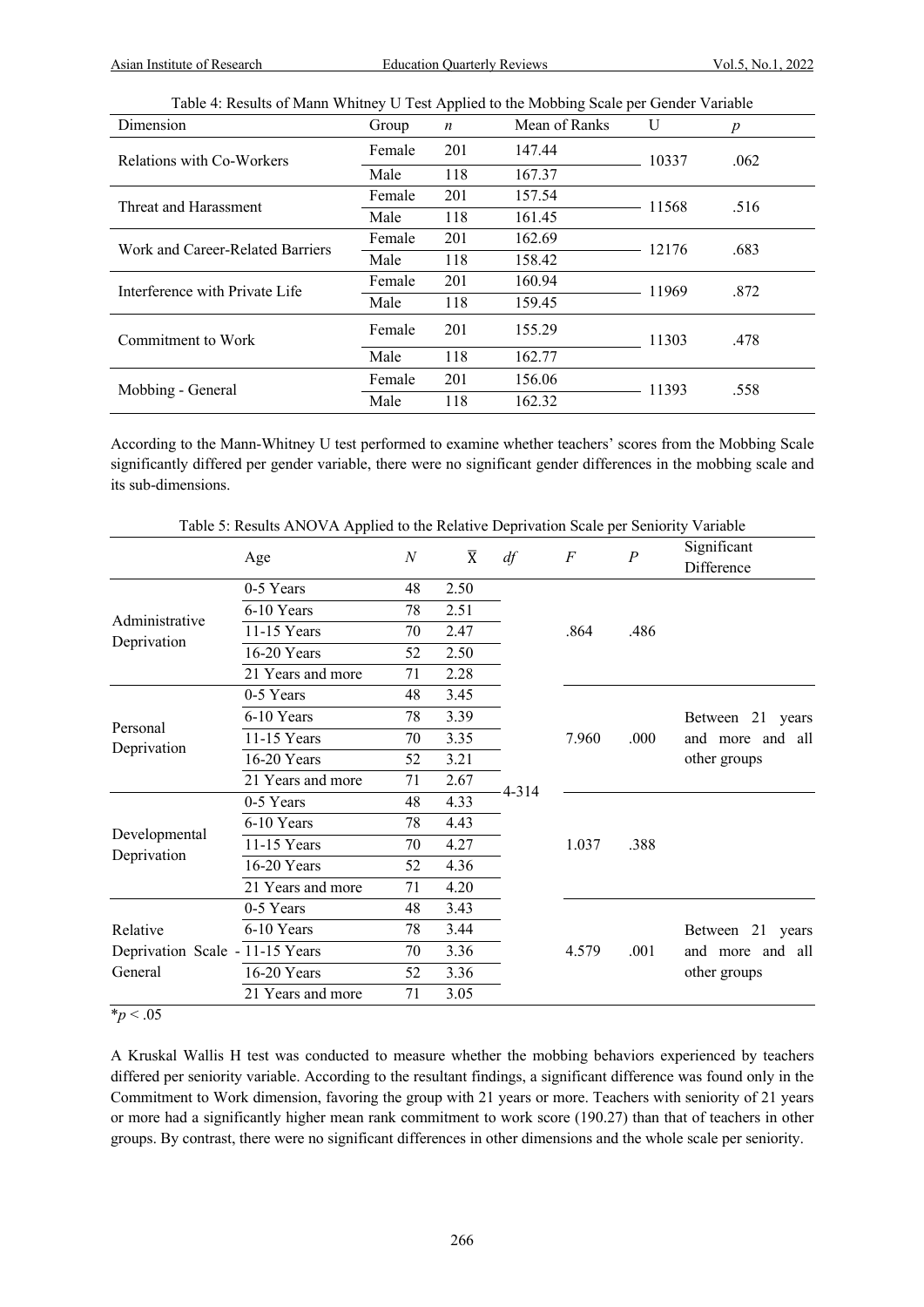|                             | Pable 7. Results of TETO VIXTIpplied to the Relative Deptivation beare per behoof Level bet ved |     |                |           |       |              |                                   |  |
|-----------------------------|-------------------------------------------------------------------------------------------------|-----|----------------|-----------|-------|--------------|-----------------------------------|--|
|                             | Age                                                                                             | N   | $\overline{X}$ | df        | F     | P            | Significant Difference            |  |
|                             | Preschool                                                                                       | 30  | 2.69           |           |       |              |                                   |  |
| Administrative              | Primary School                                                                                  | 75  | 2.38           |           | 1.541 |              |                                   |  |
| Deprivation                 | Secondary School                                                                                | 113 | 2.51           |           |       | .204         |                                   |  |
|                             | High School                                                                                     | 101 | 2.35           |           |       |              |                                   |  |
|                             | Preschool                                                                                       | 30  | 3.44           |           |       |              |                                   |  |
|                             | Primary School                                                                                  | 75  | 3.21           |           | 2.489 | .060<br>.007 |                                   |  |
| Personal Deprivation        | Secondary School                                                                                | 113 | 3.30           |           |       |              |                                   |  |
|                             | High School                                                                                     | 101 | 3.00           | $3 - 315$ |       |              |                                   |  |
|                             | Preschool                                                                                       | 30  | 4.72           |           |       |              | Preschool and all other           |  |
| Developmental               | Primary School                                                                                  | 75  | 4.38           |           | 4.117 |              |                                   |  |
| Deprivation                 | Secondary School                                                                                | 113 | 4.27           |           |       |              | levels                            |  |
|                             | High School                                                                                     | 101 | 4.20           |           |       |              |                                   |  |
|                             | Preschool                                                                                       | 30  | 3.62           |           |       |              |                                   |  |
| Relative<br>Scale - General | Deprivation Primary School                                                                      | 75  | 3.32           |           | 3.877 | .010         | Preschool and all other<br>levels |  |
|                             | Secondary School                                                                                | 113 | 3.36           |           |       |              |                                   |  |
|                             | High School                                                                                     | 101 | 3.19           |           |       |              |                                   |  |

Table 7: Results of ANOVA Applied to the Relative Deprivation Scale per School Level Served

 $*_{p}$  < .05

According to the results of ANOVA conducted to measure whether school levels that teachers worked at yielded significant differences in their relative deprivation scores, the school level yielded no significant difference in the Administrative and Developmental Deprivation sub-dimensions. Teachers working at preschool levels had higher scores ( $\bar{x} = 4.72$ ) in the Developmental Deprivation dimension than those working at other levels, with the difference being statistically significant. Similarly, teachers working at preschool levels had higher scores ( $\bar{x}$  = 3.62) throughout the scale than other teachers working at other levels. And the difference was statistically significant. The school level they worked yielded significant differences in the Developmental Deprivation dimension and Relative Deprivation Scale in general.

Table 8: Results of Kurskal Wallis H Applied to the Mobbing Scale per School Level Served

| Dimension                         | Group               | $\boldsymbol{n}$ | Mean<br>Ranks | of<br>df     | $X^2$ | $\boldsymbol{p}$ | Significant Difference |
|-----------------------------------|---------------------|------------------|---------------|--------------|-------|------------------|------------------------|
|                                   | Preschool           | 30               | 189.68        |              |       |                  |                        |
| Relations with Co- Primary School |                     | 75               | 155.45        | 3            | 4.27  | .233             |                        |
| workers                           | Secondary School    | 113              | 162.76        |              |       |                  |                        |
|                                   | High School         | 101              | 151.48        |              |       |                  |                        |
|                                   | Preschool           | 30               | 157.08        |              |       |                  |                        |
| Threat                            | and Primary School  | 75               | 162.49        | 3            | .562  | .905             |                        |
| Harassment                        | Secondary School    | 113              | 157.77        |              |       |                  |                        |
|                                   | High School         | 101              | 161.51        |              |       |                  |                        |
|                                   | Preschool           | 30               | 159.63        |              |       |                  |                        |
| Work and Career-Primary School    |                     | 75               | 160.89        | 3            | 6.19  | .103             |                        |
| <b>Related Barriers</b>           | Secondary School    | 113              | 174.23        |              |       |                  |                        |
|                                   | High School         | 101              | 143.52        |              |       |                  |                        |
|                                   | Preschool           | 30               | 157.65        |              |       |                  |                        |
| Interference                      | with Primary School | 75               | 159.42        | $\mathbf{3}$ | .315  | .957             |                        |
| Private Life                      | Secondary School    | 113              | 157.83        |              |       |                  |                        |
|                                   | High School         | 101              | 163.55        |              |       |                  |                        |
| Commitment                        | to Preschool        | 30               | 152.72        | 3            | 10.29 | .016             | Between high school    |
| Work                              | Primary School      | 75               | 149.82        |              |       |                  | and all other levels   |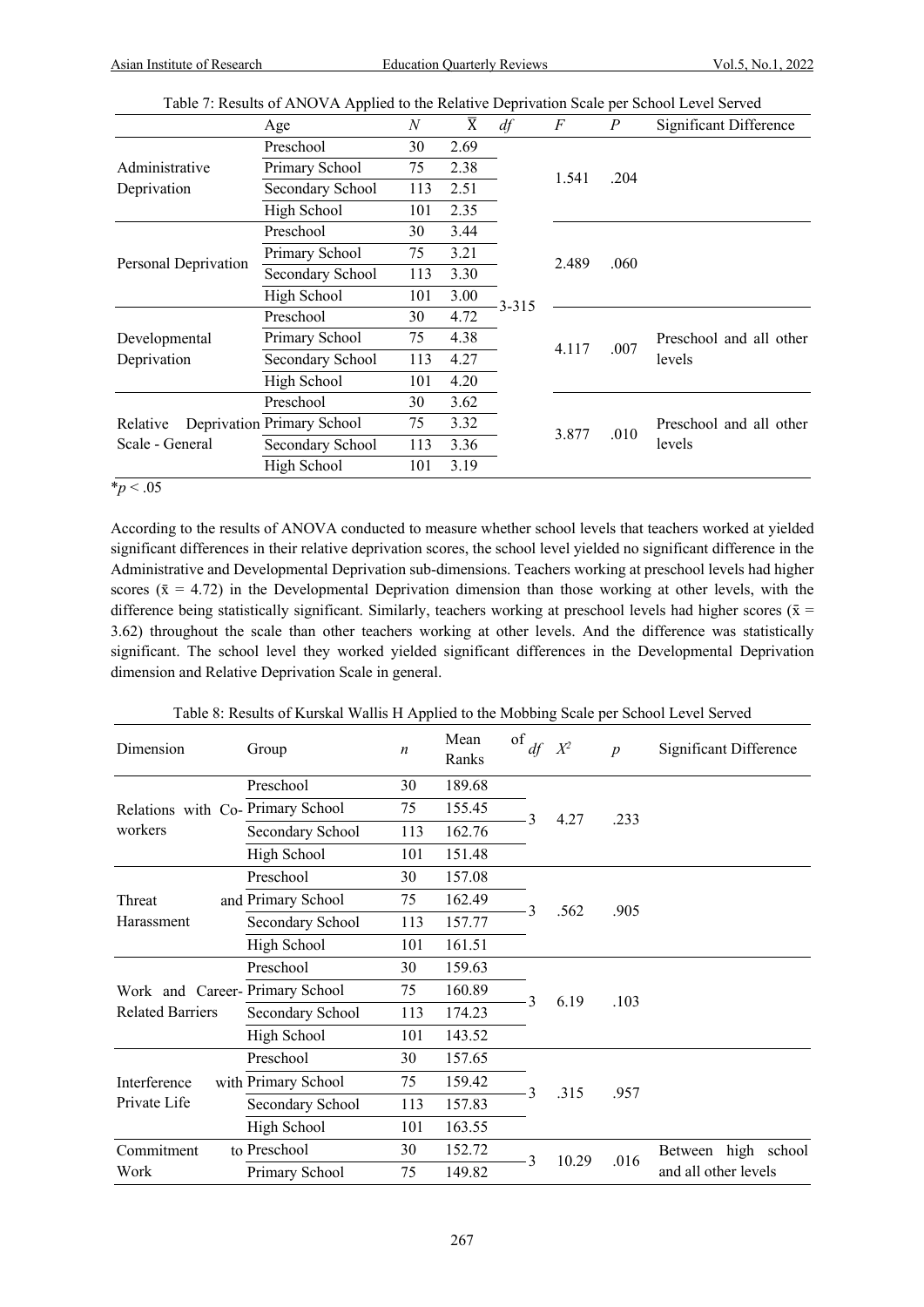|         | Asian Institute of Research |                  |     | <b>Education Quarterly Reviews</b> |  |      | Vol.5, No.1, 2022 |  |
|---------|-----------------------------|------------------|-----|------------------------------------|--|------|-------------------|--|
|         |                             | Secondary School | 113 | 147.36                             |  |      |                   |  |
|         |                             | High School      | 101 | 183.86                             |  |      |                   |  |
|         |                             | Preschool        | 30  | 159.27                             |  |      |                   |  |
| Mobbing | Scale                       | - Primary School | 75  | 151.99                             |  | 3.15 | .369              |  |
| General | Secondary School            |                  | 113 | 153.73                             |  |      |                   |  |
|         |                             | High School      | 101 | 173.18                             |  |      |                   |  |

Kruskal Wallis H test was performed to measure whether the mobbing behaviors teachers exposed to significantly differ per school levels they work. According to the resultant findings, there was a significant difference in the Commitment to Work dimension, favoring high school teachers. The rank scores (183.86) of high school teachers were significantly higher than those of teachers working at other school levels. However, other sub-dimensions and the general scale yielded no significant differences per school level variable.

Table 9: The Relationship between the Level of Mobbing Experienced by Teachers and Their Relative

Deprivation 1 2 3 4 5 6 7 8 9 10 *X̄ SD* 1. Relations with co- $\frac{1.45}{1.53}$  .53 2. Threat and  $\frac{1.05}{1.05}$  .52\*\* 1 1.05 .23 3. Work and career $r = 1.45$  .59<br>related barriers .62\*\* .48\*\* 1 4. Interference with private life ...  $.55**$  ...  $.48**$  ...  $.55**$  1 ... 1.26 ... 48 ... 1.26 ... 48 ... 5. Commitment to work ...  $14**$  ...  $07$  ...  $11$  ...  $17**$  1 2.50 1.15 6. Administrative deprivation .51\*\* .23\*\* .46\*\* .33\*\* .05 1 2.45 .87 7. Personal deprivation .34\*\* .12 .30\*\* .25\*\* -.03 .60\*\* 1 .3.20 .96 8. Developmental deprivation .06 -.07 .03 .03 .13 .04 .25<sup>\*\*</sup> 1 .4.32 .74 9. Mobbing Scale General .71\*\* .55\*\* .70\*\* .69\*\* .68\*\* .40\*\* .23\*\* .10 <sup>1</sup> 1.54 .41 10. Relative Deprivation Scale  $-.42**$ General .42\*\* .14 .37\*\* .28\*\* .06 .77\*\* .87\*\* .53\*\* .33\*\* 1 3.32 .63

A correlation test was conducted to determine the relationship between the mobbing behaviors experienced by teachers and their perceived relative deprivation. According to the results, there were positive relationships between the administrative deprivation and relations with co-workers  $(r = .51)$ , threat and harassment  $(r = .23)$ , work and carrier-related barriers ( $r = .46$ ), and interference with private life ( $r = .33$ ). Similarly, there were positive relationships between the personal deprivation and relations with co-workers (*r* = .34), work and career-related barriers ( $r = .30$ ), and interference with private life ( $r = .25$ ). Contrarily, no relationship existed between developmental deprivation and mobbing. However, there was a positive relationship between the Relative Deprivation and Mobbing scales  $(r = .33)$ .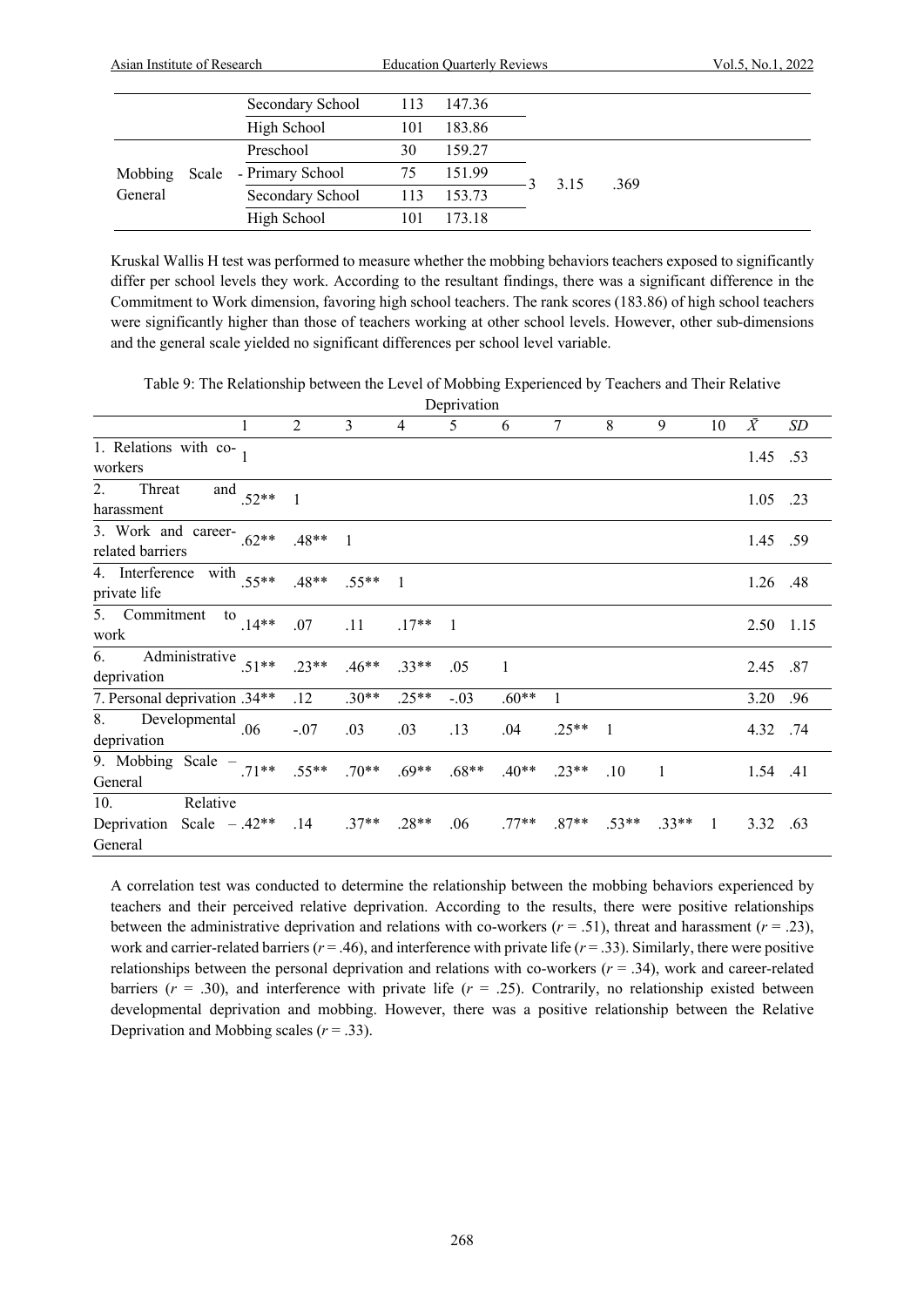|                                            | <b>Administrative Deprivation</b>     |      |                        |          |      | Personal Deprivation                  |           |                        |          |      |
|--------------------------------------------|---------------------------------------|------|------------------------|----------|------|---------------------------------------|-----------|------------------------|----------|------|
| <b>Variable</b>                            | B                                     | SH   | B                      | T        | n    | В                                     | <b>SH</b> | B                      | T        | n    |
| <b>Constant</b>                            | 1.377                                 | .202 |                        | 6.807    | .000 | 2.636                                 | .248      |                        | 10.609   | .000 |
| with<br>Relations<br>$co-$<br>workers      | .654                                  | .107 | .401                   | 6.104    | .000 | .499                                  | .132      | .275                   | 3.787    | .000 |
| Threat and harassment  -.418               |                                       | .215 | $-.114$                | $-1.945$ | .053 | $-.528$                               | .264      | $-.129$                | $-1.996$ | .047 |
| Work<br>and<br>career-<br>related barriers | .380                                  | .095 | .257                   | 3.988    | .000 | .254                                  | .117      | l.155                  | 2.172    | .031 |
| with<br>Interference<br>private life       | .051                                  | .111 | .028                   | .456     | .649 | .184                                  | .137      | .092                   | 1.348    | .179 |
| Commitment to work                         | $-.021$                               | .036 | $-.028$                | $-.576$  | .565 | $-.081$                               | .044      | $-.096$                | $-1.817$ | .070 |
|                                            | $R = .554$<br>$F = 27.699$<br>p < .05 |      | $R^2 = .307$<br>(.000) |          |      | $R = .388$<br>$F = 11.107$<br>p < .05 |           | $R^2 = .151$<br>(.000) |          |      |

| Table 10: Predicting the Administrative and Personal Deprivation by Mobbing Behaviors Experienced by |
|------------------------------------------------------------------------------------------------------|
| <b>Teachers</b>                                                                                      |

A regression analysis was conducted to measure whether the mobbing behaviors experienced by teachers predicted their perceptions of relative deprivation. According to the resultant findings, the mobbing behaviors significantly predicted administrative deprivation. Further, 30% of the variance of teachers' administrative deprivation perceptions could be explained by the mobbing they experience  $(R^2 = .307)$ . In a similar vein, 15% of the variance of teachers' personal deprivation could be explained by the mobbing they experience  $(R^2 = .151)$ . According to these findings, exposure to mobbing was a significant predictor of Administrative and Personal Deprivation.

# **4. Discussion**

The study found that female teachers have a higher level of relative deprivation than male teachers. Teachers who have worked for many years felt relatively deprived. In addition, there was a significant positive relationship between mobbing and relative deprivation. Mobbing explained 30% of the administrative deprivation of teachers and 15% of their personal deprivation.

The study found no statistically significant gender difference per mobbing experience. Bayraktar (2016), Öntürk (2015), and Çivilidağ (2011) also found no relationship in their studies. However, some studies in the literature have shown that men are exposed to mobbing more than women (Serin, 2018; Nanto, 2015; Bölükbaşı, 2015; Koçak, 2015; Zorgül, 2014; Eken, 2014; Çam, 2013; Erdoğan, 2012; Ekinci, 2012). However, Gezer (2015), Özçelik (2015), Akın and Aşır (2014), and Yumuşak (2013) found that female teachers were exposed to mobbing more.

Significant differences were observed in the level of mobbing and commitment to work as the years of seniority increased. Studies show differences regarding the years of seniority. According to some studies in the literature, the level of mobbing increases as the seniority year decreases (Bölükbaşı, 2015; Nanto, 2015; Yılmaz, 2017). However, Özçelik (2015) found that teachers with 11-20 years of seniority were exposed to mobbing more. Similarly, Canbaz (2014) found that teachers with 16-20 years of seniority were exposed to mobbing more.

As a result of the research, one could state that teachers experiencing relative deprivation are exposed to mobbing. Although no study has directly examined the concepts of mobbing and relative deprivation in the literature, some studies report that situations such as job satisfaction (Lee & Martin, 1991), organizational citizenship (Feldman & Turnley, 2004), and ineffective work behaviors are affected by the concept of relative deprivation. Teachers exposed to psychological violence, humiliation, and maltreatment in institutions where they work may experience decreased job satisfaction and feel more deprived. Pettigrew and Bialosiewicz (2012) addressed stress, depression, and intimidation as personal deprivation behaviors in their meta-analysis study. Teachers exposed to mobbing in their workplaces may experience more stress and depression and thereby have a higher level of personal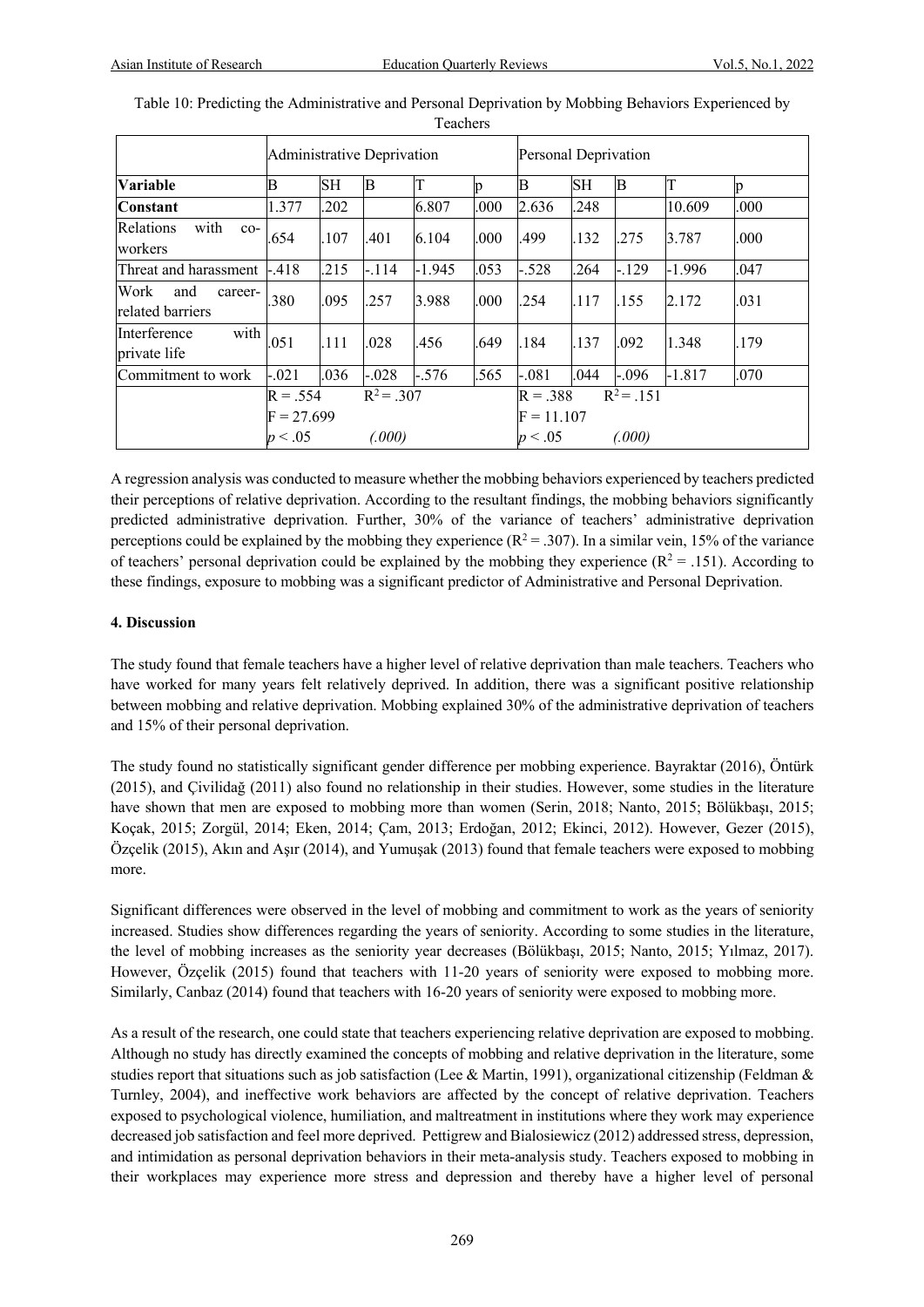deprivation. Research shows that individuals with high subjective wellbeing (Schmitt et al., 2010), life satisfaction (Osborne & Sibley, 2013), and self-esteem (Walker, 1999) have a low level of relative deprivation. Teachers who feel happy in institutions where they work and have a high job satisfaction may not feel personal deprivation.

The study found that teachers with more seniority years felt more deprived than teachers with low seniority years. In general, the literature suggests that relative deprivation occurs when individuals are deprived of an outcome/opportunity and when they want, feel deserved, and find out that other applicants have received it (Feldman & Turnley, 2004; Folger & Martin, 1986). These studies support the study findings. As the seniority year increases, they may withness others get many opportunities, and when they are over-exposed to such situations, they may feel relatively more deprived over time.

As a result of the research, we could contend that teachers exposed to mobbing may eventually think that they do not get what they deserve and therefore feel deprived. As time passes, not getting what is deserved during the working period and opportunities missed by institution managers using intimidation strategies may cause teachers to feel deprived. As studies on the concept of relative deprivation are very limited in the literature, the concepts in this study could be investigated with their different dimensions. Different studies could be conducted using many other related variables.

#### **References**

- Akın, G., ve Karabacak, A., S. (2014). İlköğretim okullarındaki yıldırmaya (mobbing) toplumsal cinsiyet bağlamında bir bakış. *International Journal of Human*
- Atmaca, T. (2014). *Okul yöneticilerinin kullandıkları güç türleri ile öğretmenlerin yaşadıkları yıldırma, örgütsel bağlılık ve örgütsel sinizm arasındaki ilişki (*Yüksek Lisans Tezi). Gazi Üniversitesi.
- Bayraktar, D. (2016). *İlkokul öğretmenlerinin duygusal taciz yaşama düzeyi ile örgütsel sinizm arasındaki ilişki (*Yüksek Lisans Tezi). Sabahattin Zaim Üniversitesi
- Bayraktar, D. (2016). *İlkokul öğretmenlerinin duygusal taciz yaşama düzeyi ile örgütsel sinizm arasındaki ilişki.*  Yüksek Lisans Tezi, İstanbul Sabahattin Zaim Üniversitesi, Sosyal Bilimler Enstitüsü, İstanbul.
- Bölükbaşı, B. (2015). *Ortaöğretim kurumlarında görev yapan öğretmenlerin psikolojik taciz (Mobbing)'e ilişkin algıları (Güngören-İstanbul örneği).* Yüksek Lisans Tezi, Çanakkale Onsekiz Mart Üniversitesi, Eğitim Bilimleri Enstitüsü, Çanakkale.
- Browne, M. N., & Smith, M. A. (2008). Mobbing in the workplace: The latest illustration of pervasive individualism in American Law. *Employee Rights and Employment Policy Journal, 12*(1)*,* 131-161. Erişim Adresi: https://scholarworks.bgsu.edu/cgi/viewcontent.cgi?article=1006&context=econ\_pub
- Canbaz, Ö. (2014). *Öğretmenlerin psikolojik şiddet algılarının çeşitli değişkenler açısından incelenmesi (Fatih ilçesi örneği)*. Yüksek Lisans Tezi, Okan Üniversitesi, Sosyal Bilimler Enstitüsü, İstanbul.
- Cowherd, D. M., & Levine, D. (1992). Product quality and pay equity between lower-level employees and top management: An investigation of distributive justice theory. *Administrative Science Quarterly*, *37*(2), 302– 320. Erişim Adresi: https://www.jstor.org/stable/2393226?seq=1#metadata\_info\_tab\_contents.
- Crosby, F. J. (1976). A Model of Egoistical Relative Deprivation. *Psychological Review*, *83*, 85-113. Erişim Adresi: https://psycnet.apa.org/doi/10.1037/0033-295X.83.2.85
- Çalışma ve Sosyal Güvenlik Bakanlığı Çalışma Genel Müdürlüğü (ÇSGB), (2013). *İşyerlerinde Psikolojik Taciz (Mobbing) Bilgilendirme Rehberi.* (Editör: Ebru Öztüm Tümer), Ankara: Özel Matbaası.
- Çam, A. (2013). *Özel ve resmi ilkokul ve ortaokullarda görevli öğretmen ve yöneticilerin psikolojik taciz algısı*. Yüksek Lisans Tezi, Maltepe Üniversitesi, Sosyal Bilimler Enstitüsü, İstanbul.
- Çivildağ, A. ve Sargın, N. (2011). Farklı Ortaöğretim Kurumlarında Çalışan Öğretmenlerde Psikolojik Taciz: (Mobbing). *Uluslararası Avrasya Sosyal Bilimler Dergisi*, Sayı:3.
- Daşcı, E. (2014). *İlköğretim kurumu yöneticilerinin liderlik tarzları ile öğretmenlerin yaşadıkları yıldırma (mobbing) ve örgütsel sessizlik davranışları arasındaki ilişki* (Yüksek Lisans Tezi). Gazi Üniversitesi.
- Davenport, N. Z. , Elliott, G. E. & Schwartz, R. D. (2014). *Mobbing, işyerinde psikolojik taciz.* İstanbul: Ray**.**
- Davis, J. A. (1959). A formal interpretation of the theory of relative deprivation. *Sociometry, 22*, 280-296. Erişim Adresi: https://doi.org/10.2307/2786046
- Dinçer, H. (2017). *İş yerinde yıldırma ve örgütsel sessizlik arasındaki ilişki: Enerji sektörü üzerine bir araştırma*  (Yüksek Lisans Tezi). Cumhuriyet Üniversitesi.
- Eken, M. (2014). *İlkokul ve ortaokul öğretmenlerine yönelik yıldırma davranışlarının incelenmesi*. Yüksek Lisans Tezi, Kilis 7 Aralık Üniversitesi Sosyal Bilimler Enstitüsü, Kilis.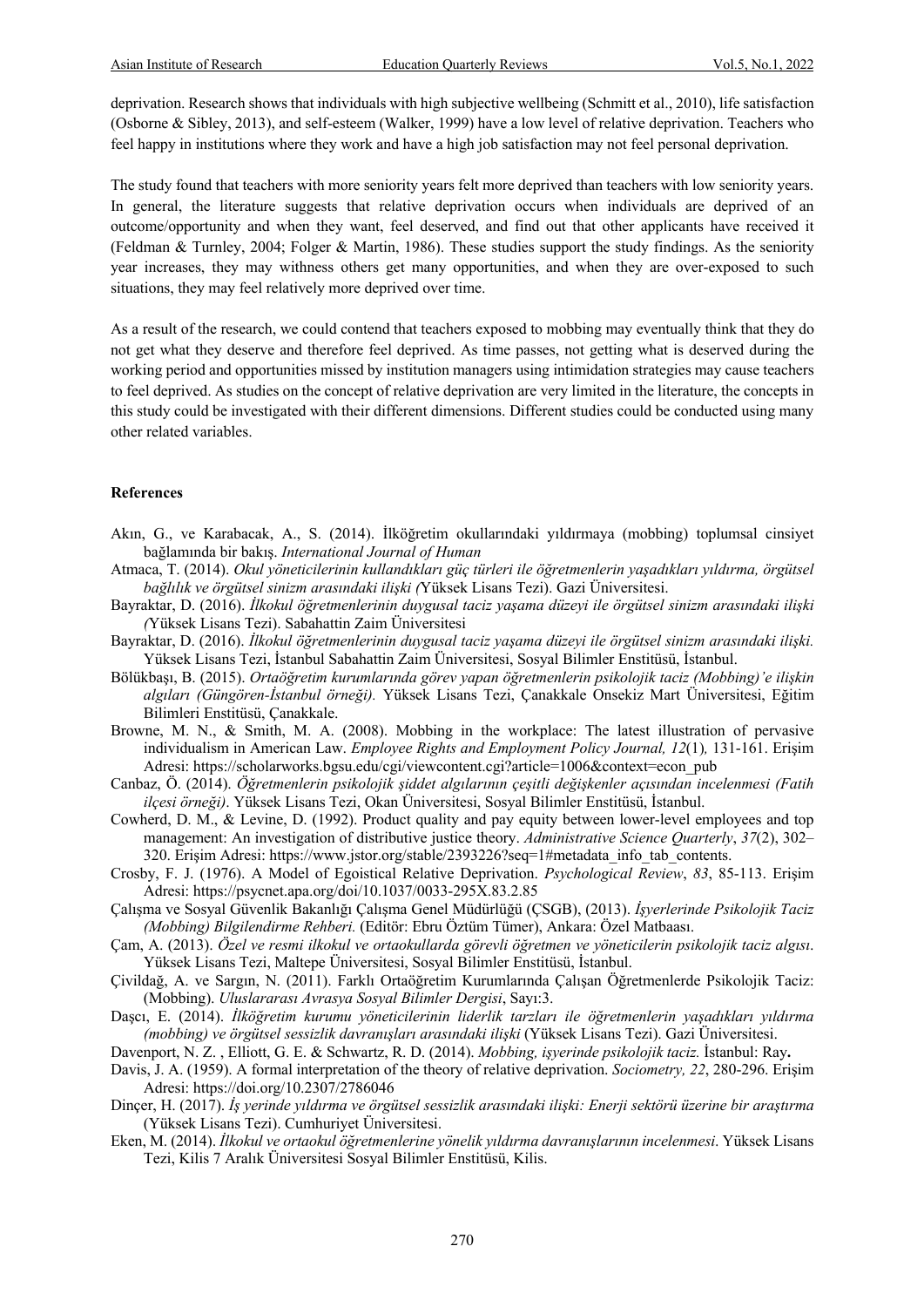- Ekinci, Ö. (2012). *Ortaöğretim okulu öğretmenlerinin yıldırma davranışları ile örgütsel adanmışlıkları arasındaki ilişki*.Yüksek Lisans Tezi, Necmettin Erbakan Üniversitesi Eğitim Bilimleri Enstitüsü, Konya.
- Erdoğan, Ö. (2012). *İlköğretim okullarında görev yapan öğretmen algılarına göre psikolojik şiddet (mobbing) ve örgüt iklimi arasındaki ilişkinin incelenmesi.* Yüksek Lisans Tezi, Kastamonu Üniversitesi, Sosyal Bilimler Enstitüsü, Kastamonu.
- Fraenkel, Jack R., & Wallen, Norman E. (2009). How to design and evaluate research in education (Seventh ed.). New York: McGraw-Hill.
- Gezer, H., S. (2015). *Öğretmenlere göre mobbing olarak algılanan yönetici davranışları ve bunlarla başa çıkma yolları.* Yüksek Lisans Tezi, Dokuz Eylül Üniversitesi, Eğitim Bilimleri Enstitüsü, İzmir.
- Gökçe, A. T. (2008).*Mobbing: İşyerinde yıldırma eğitim örneği*. Ankara: Pegem Akademi.
- Güldalı, O., 2012. Çalışma yaşamında çalışana psikososyal ve psikosomatik açıdan acı veren travmatik bir deneyim: mobbing (yıldırma). *Toplum ve Sosyal Hizmet*. 23 (2), 125-144.
- Karaçay, G . (2020). Leader-member exchange and in-role performance: Can perceived organizational support be a remedy for employee affective reaction? *. Optimum Ekonomi ve Yönetim Bilimleri Dergisi, 7(2)*, 361-372. DOI:10.17541/optimum.66152910
- Karademir, T., & Çoban, B. (2010). Sporun Yönetsel Yapısında Örgütsel Adalet Kuramına Bakış. *Niğde Üniversitesi Beden Egitimi ve Spor Bilimleri Dergisi*, *4*(1), 48–62. Erişim Adresi: https://dergipark.org.tr/tr/pub/bsd/issue/53575/713923
- Karakoç, B. (2016). *Öğretmenlerin okulda karşılaştıkları yıldırma davranışları ile örgütsel bağlılıklarının çeşitli değişkenler açısından incelenmesi* (Yüksek Lisans Tezi). Cumhuriyet Üniversitesi.
- Koçak, N. (2015). *Öğretmenlerin psikolojik şiddet (mobbing) algıları - İstanbul ili Anadolu yakasında bulunan resmi kız keslek kiselerinde bir tarama*. . Yüksek Lisans Tezi, Maltepe Üniversitesi, Sosyal Bilimler Enstitüsü, İstanbul.
- Minibaş-Poussard, J. & İdiğ-Çamuroğlu, M. (2009). *Psikolojik taciz iş yerindeki kâbus.* Ankara: Nobel.
- Mooyed, A. F. Daraıseh, N. Shell, R. Salem, S. (2006). Workplace bullying: A systematic review of risk factors and outcomes. *Theoritical Issues In Ergonomics Science*, *7* (3), 311–317. Erişim Adresi: https://www.tandfonline.com/doi/full/10.1080/14639220500090604.
- Nanto, Z. (2015). *Öğretmenlerin yaşadıkları yıldırma durumlarının çeşitli değişkenlere göre incelenmesi* (Yüksek Lisans Tezi). Fırat Üniversitesi.
- Nanto, Z. (2015*). Öğretmenlerin yaşadıkları yıldırma durumlarının çeşitli değişkenlere göre incelenmesi.* Yüksek Lisans Tezi, Fırat Üniversitesi Eğitim Bilimleri Enstitüsü, Elazığ.
- Osborne, D. & Sibley, C. G. (2013). Through rose-colored glasses: System-justifying beliefs dampen the effects of relative deprivation on well-beingand political mobilization. Personality and Social Psychology Bulletin, 39(8), 991-1004. doi:10.1177/0146167213487997
- Öntürk, Y. (2015*). Beden eğitimi ve spor yüksekokullarında görev yapan akademik personelin mobbinge maruz kalma durumlarının incelenmesi*. Yüksek Lisans Tezi, Muğla Sıtkı Koçman Üniversitesi, Sağlık Bilimleri Enstitüsü, Muğla.
- Özçelik, S. (2015). *Öğretmenlerin psikolojik şiddet (mobbing) algıları "İstanbul ili anadolu yakasında bulunan resmi ilkokullarda bir tarama".* Yüksek Lisans Tezi, Maltepe Üniversitesi, Sosyal Bilimler Enstitüsü, İstanbul.
- Özdemir F, Tekeş B, Öner-Özkan B (2019) Birey düzeyinde göreli yoksunluk ve öznel esenlik arasındaki dolaylı ilişki. *Türk Psikoloji Dergisi. 34*(84), 37-49. doi:10.31828/tpd1300443320180811m000009
- Özdemir, F. (2019). Farklı göreli yoksunluk seviyelerinde başa çıkma stratejileri ve öznel oluş arasındaki ilişki. *Psikiyatride Güncel Yaklaşımlar, 11*(1) 234-245 doi:10.18863/pgy.616916
- Özkan, Ü. (2018). *Farklı lider üye ve ekip üye etkileşim kalitesi kombinasyonlarının göreceli yoksunluk ve psikolojik sermaye bağlamında iş sonuçlarına etkisi ve bir araştırma* (Doktora Tezi). İstanbul Üniversitesi.
- Pettigrew, S., & Bialosiewicz, P. (2012). Relative deprivation: A theoretical and meta-analytic review. *Personality and Social Psychology,* 16 (3), 203-232. Erişim Adresi: https://doi.org/10.1177%2F1088868311430825
- Runciman*,* W.G. (1996). *Relative deprivation and social justice*. Berkeley and Los Angeles: University of California Press.
- Schmitt M, Maes J, Widaman K (2010) Longitudinal effects of egoistic and fraternal relative deprivation on wellbeing and protest. Int J Psychol, 45, 122-130. Erişim Adresi: https://psycnet.apa.org/doi/10.1080/00207590903165067
- *Sciences*, *11*(1), 584-602.
- Serin, S. (2018). *İlkokul öğretmenlerinin yıldırma (mobbing) davranışlarına maruz kalma düzeyleri.* Yüksek Lisans Tezi, Kahramanmaraş Sütçü İmam Üniversitesi, Sosyal Bilimler Enstitüsü, Kahramanmaraş.
- Stark, O., & Yitzhaki, S. (1988). Labour migration as a response to relative deprivation. *Journal of Population Economics*, *1*(1), 57–70. Doi: 10.1007/BF00171510
- Stouffer, S. A. (1949). An Analysis of Conflicting Social Norms. *American Sociological Review 14*(6), 707-717. Erişim Adresi: https://www.jstor.org/stable/pdf/2086672.pdf
- Tınaz, P. (2011). *İşyerinde psikolojik taciz*. İstanbul: Beta Yayınları.